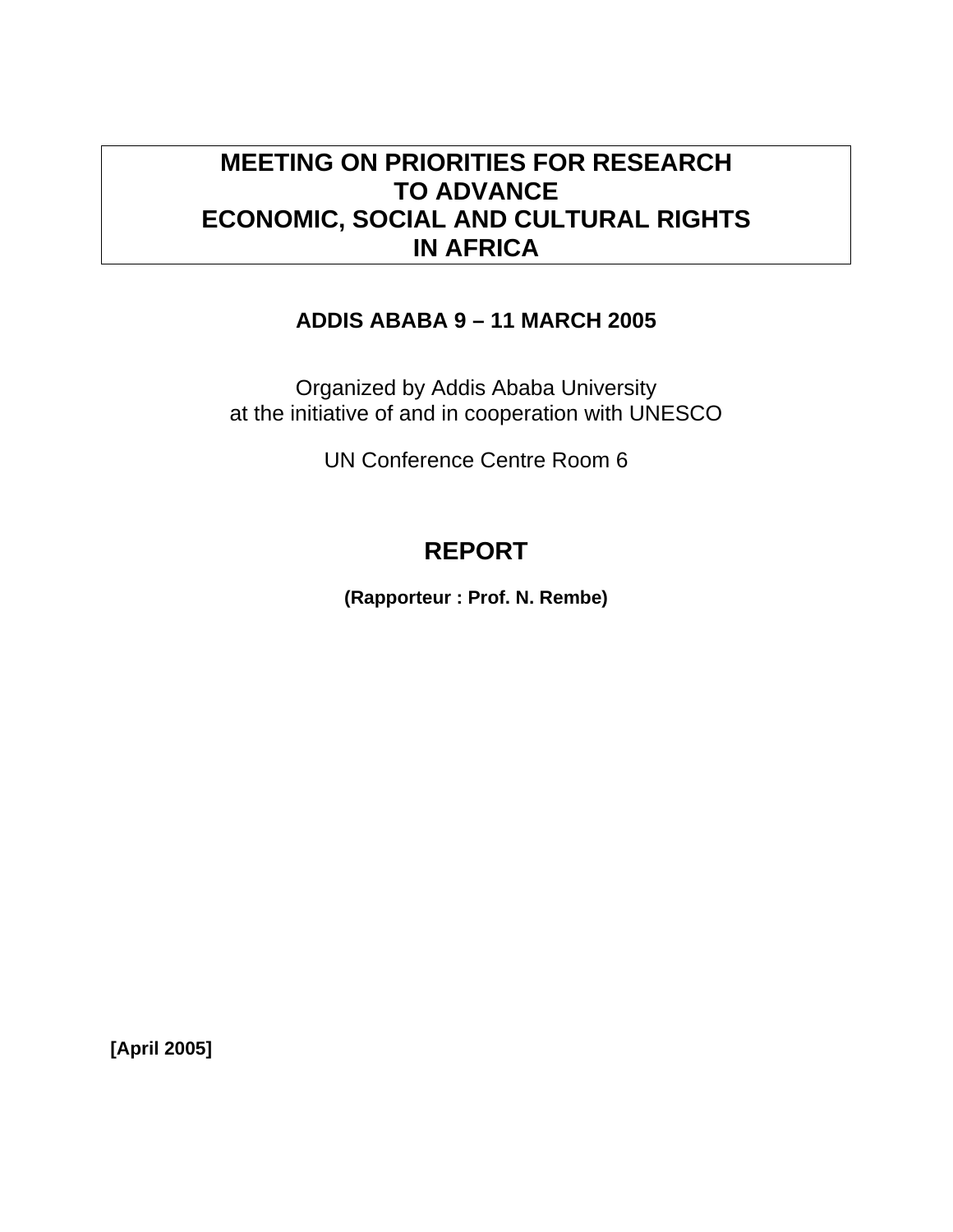#### **DAY 1: WEDNESDAY 9 MARCH 2005 OPENING CEREMONY: THE PROMOTION OF ECONOMIC, SOCIAL AND CULTURAL RIGHTS AND THE ROLE OF UNESCO**

#### **Opening and Welcome**

Professor Andreas Eshete, President of Addis Ababa University and UNESCO Chairholder, warmly welcomed the participants to the Conference, which was organized by the University at the initiative of, and in cooperation with UNESCO. He stated that Africa is affected by a series of human rights abuses and this requires the search for the root causes of violations in order to uncover how the wider context, such as the war on terrorism, may be a contributing factor to the realization of certain rights, such as the independence of the judiciary.

The main objectives of the Conference were to come up with proposals how to contribute to the advancement of human rights through research and to identify priority areas in this field. Professor Eshete concluded by introducing the persons that were to make opening statements.

Dr Mohammed Serhaye, Vice-Speaker of the House of Federation of the Parliament of the Federal Democratic Republic of Ethiopia delivered the opening address. He stated that this meeting of experts to discuss priorities for research to ensure effective implementation of economic, social and cultural rights was of paramount importance. The implementation of economic, social and cultural rights demand more positive action. He emphasized that the implementation of social, economic and cultural rights, particularly the right to education, is key to the realization of the Millennium Development Goals. He also pointed out the need to adhere to international instruments on human rights. Ethiopia is a peaceful and stable society and this has been possible because a significant part of its constitution is dedicated to the protection of human rights.

In his remarks, Ambassador Kassa Gebrehiwot, Ethiopian Human Rights Commissioner stated that the Ethiopian Human Rights Commission was the youngest human rights institution in Africa. Referring to the human rights provisions in the Constitution of the Federation of the Democratic Republic of Ethiopia, he emphasized the importance of the rule of law in creating stability and sustainable development. He requested that UNESCO assist in developing human rights among civil society.

Dr Ibrahim Wani, Regional Representative of the OHCHR Regional Office in Addis Ababa, conveyed greetings and words of support from the United Nations High Commissioner for Human Rights, Mrs. Arbour, and informed participants about her personal interest in and the importance she attached to the Conference. He stated that the theme of the meeting was important and timely, little attention having been paid to economic, social and cultural rights. However, the challenges that lie ahead are daunting, bearing in mind the statistics on malnourished children, access to health, school enrolment and retention capacity, especially of girls and AIDS orphans. The gap between the rich and poor is growing while the benefits of globalization are mainly enjoyed by the rich nations and a few within Africa.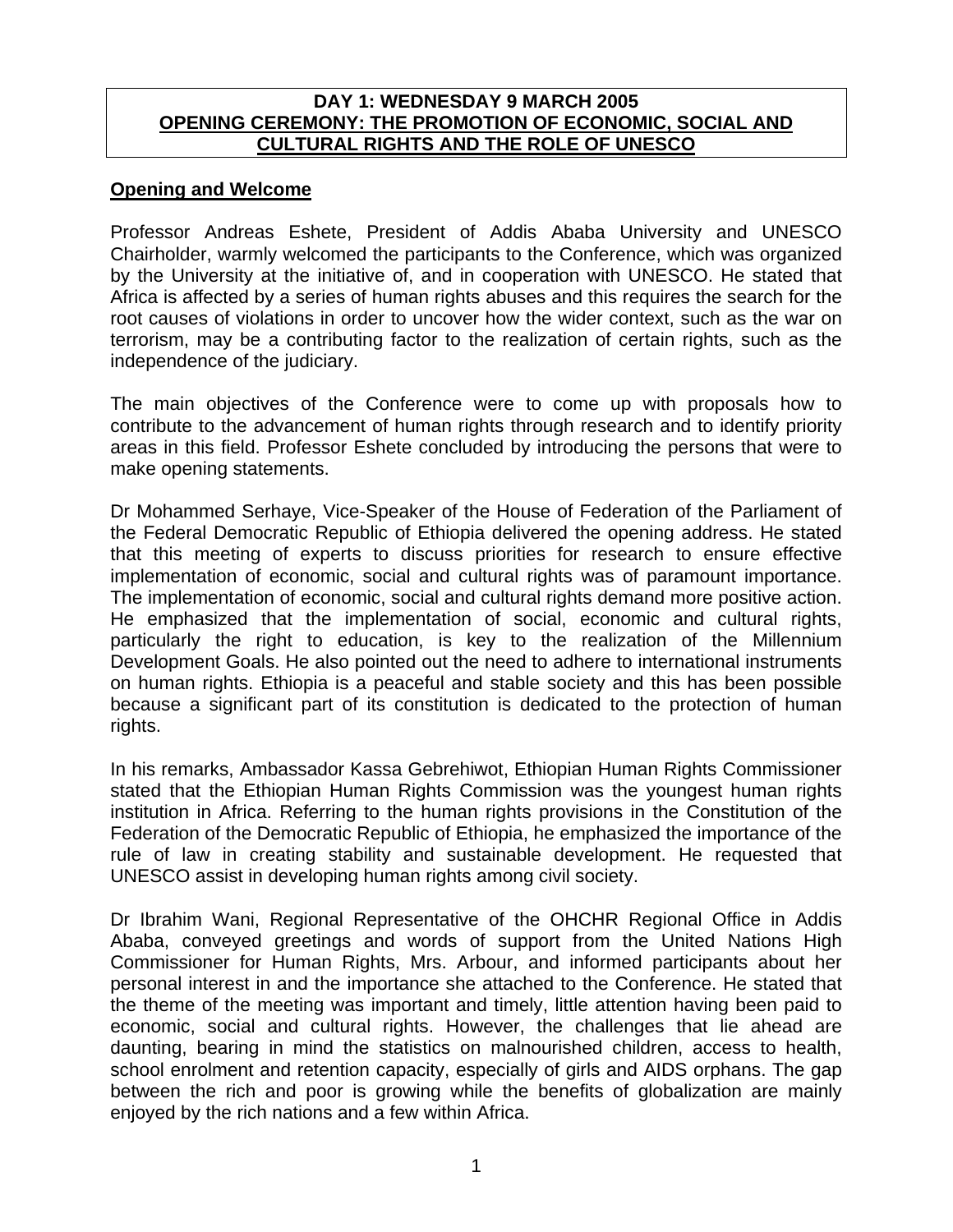He stated that the UN has begun to mainstream human rights in its operational activities and programmes. However, there has been cynicism about economic, social and cultural rights – that they are unrealistic, untenable, and that there are no appropriate tools or instruments to measure their realization. He emphasized the need to ensure that research is relevant, practice-oriented and implementable, and that researchers work closely with the African Union and the United Nations.

Dr Awad Elhassan, Director of the UNESCO Office in Addis Ababa, thanked the organizers of the Conference and delivered a message from Mr Pierre Sané, Assistant Director-General for Social and Human Sciences (attached).

#### **Election of the Chairperson and the Rapporteur**

Professor Andreas Eshete and Professor Nasila Rembe were unanimously elected President and Rapporteur respectively.

#### **Introductions**

Participants introduced themselves, the institutions they represented and the work they do.

## **Session 1: UNESCO Strategy on Human Rights**

Mr. Vladimir Volodin, Chief of the Human Rights and Development Section of UNESCO, expressed his gratitude to participants to the Conference. The Conference was organized by the University of Addis Ababa, at the initiative and with the support of UNESCO Headquarters and the UNESCO Regional Office in Dakar, in cooperation with the UNESCO Cluster Office in Addis Ababa. Mr. Volodin introduced the UNESCO Strategy on Human Rights. He outlined how the strategy was developed and introduced its main lines of action, emphasizing the integration of a human rights-based approach and human rights research.

He stated that the mandate of UNESCO includes the promotion of all human rights, with particular emphasis on the right to education; the right to freedom of opinion and expression; the right to take part in cultural life; and the right to enjoy the benefits of scientific progress. UNESCO is faithful to the principles of indivisibility and interdependence of all human rights. UNESCO considers human rights education as an integral part of education and asserts that education for human rights should promote tolerance, non-discrimination, democracy and peace. Mr. Volodin also outlined the standard-setting activities of UNESCO and its monitoring procedures. The UNESCO Strategy is also aimed at strengthening partnerships with OHCHR, regional intergovernmental organizations, National Commissions for UNESCO, National Human Rights Institutions, UNESCO Chairs, Training and Research Centres and NGOs.

He concluded by conveying the wish expressed by Mr Pierre Sané that the meeting should be productive and come up with concrete results.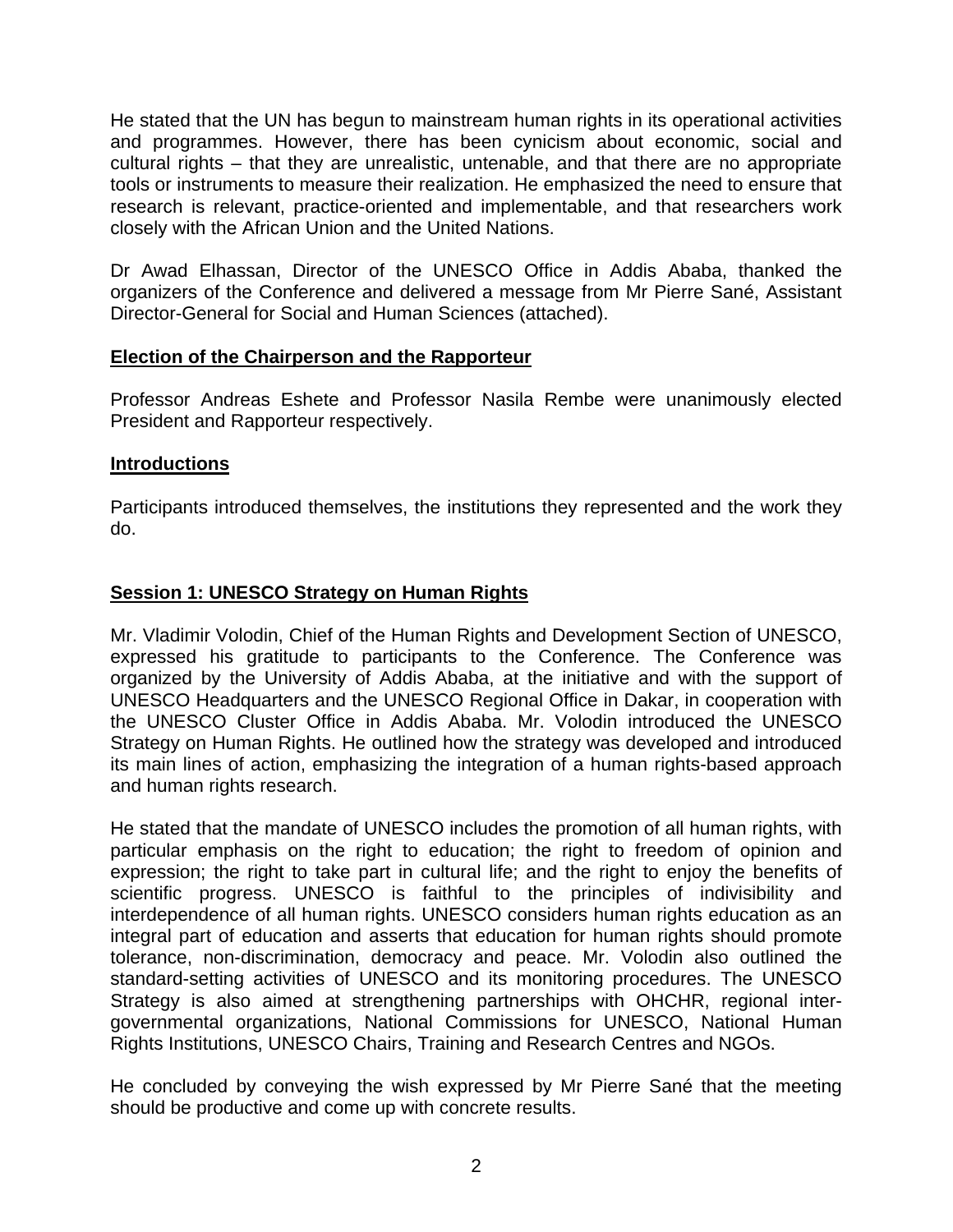#### **Session 2**: **UNESCO Regional Activities in Africa**

Ms. Carrie Marias, regional adviser for Social and Human Sciences, UNESCO Dakar Office, presented UNESCO's regional priorities and activities in Africa on economic, social and cultural rights. She welcomed the meeting as a collective reflection and debate on how best to clarify the contents of economic, social and cultural rights, contextualize them, and discuss best means and practices for their effective implementation.

She pointed out that over the last years there has been increasing regional cooperation and networking among research institutions, universities, social science organizations and UNESCO Chairs. IN addition to the annual international meeting of Chairs in in Austria, regional meetings have been organized by UNESCO Chairs in the SADC subregion, as well as meetings of a regional Network of UNESCO Chairs in wesit and Central Africa held in Benin. She shared with participants the conclusions of the regional meeting held in Libreville, Gabon, on "Consolidation of democracy and economic, social and cultural rights in Africa" organized by the UNESCO Chair on Social Development and Democracy. A regional mechanism for cooperation was put in place though the establishment of an electronic network of Chairs and research institutes in Sub-Sahara Africa. She highlighted some of the issues that emerged from these meetings, namely the role that the State can play in view of its weakening by external forces and increasing demands placed on it at the same time; resource constraints and high levels of impoverishment; the debt burden and unjust international trade which affect the capacity of the State to implement social and economic rights.

Mr. J. Nkinyangi, UNESCO Regional Adviser for Social and Human Sciences, UNESCO Office Nairobi, presented UNESCO's efforts in the struggle against poverty. The programme on poverty eradication has been allocated one million US dollars, which will be used to build capacity in research for the realization of the MDGs on eradicating poverty by the year 2010. The grant will target young professionals.

The discussion that followed raised a number of pertinent issues such as:

- The eradication of poverty and inequality entails an integrated approach to human rights; for example, a project on irrigation or water supply could be linked to the rights to life, food and health
- Availability of statistics on how pervasive and prevalent poverty is and how it affects people and impedes the realization of their basic rights.
- Links between research and policy and policy implementation, as well as the role of research in addressing the eradication of poverty.
- The need to focus on corruption and to evolve ethics in leadership.

Professor Amii Omara-Otunnu, UNESCO Chair in Comparative Human Rights of the University of Connecticut, introduced the Network of UNESCO Chairs, focusing particularly on the global network of UNESCO Chairs in the field of democracy, human rights, peace and tolerance. He highlighted the objectives of the Chairs network and its achievements in the areas of networking and collaboration in joint activities. He stated that there is a need to move from theory to finding more innovative and practical approaches to issues such as poverty. The work of the Chairs should focus on issues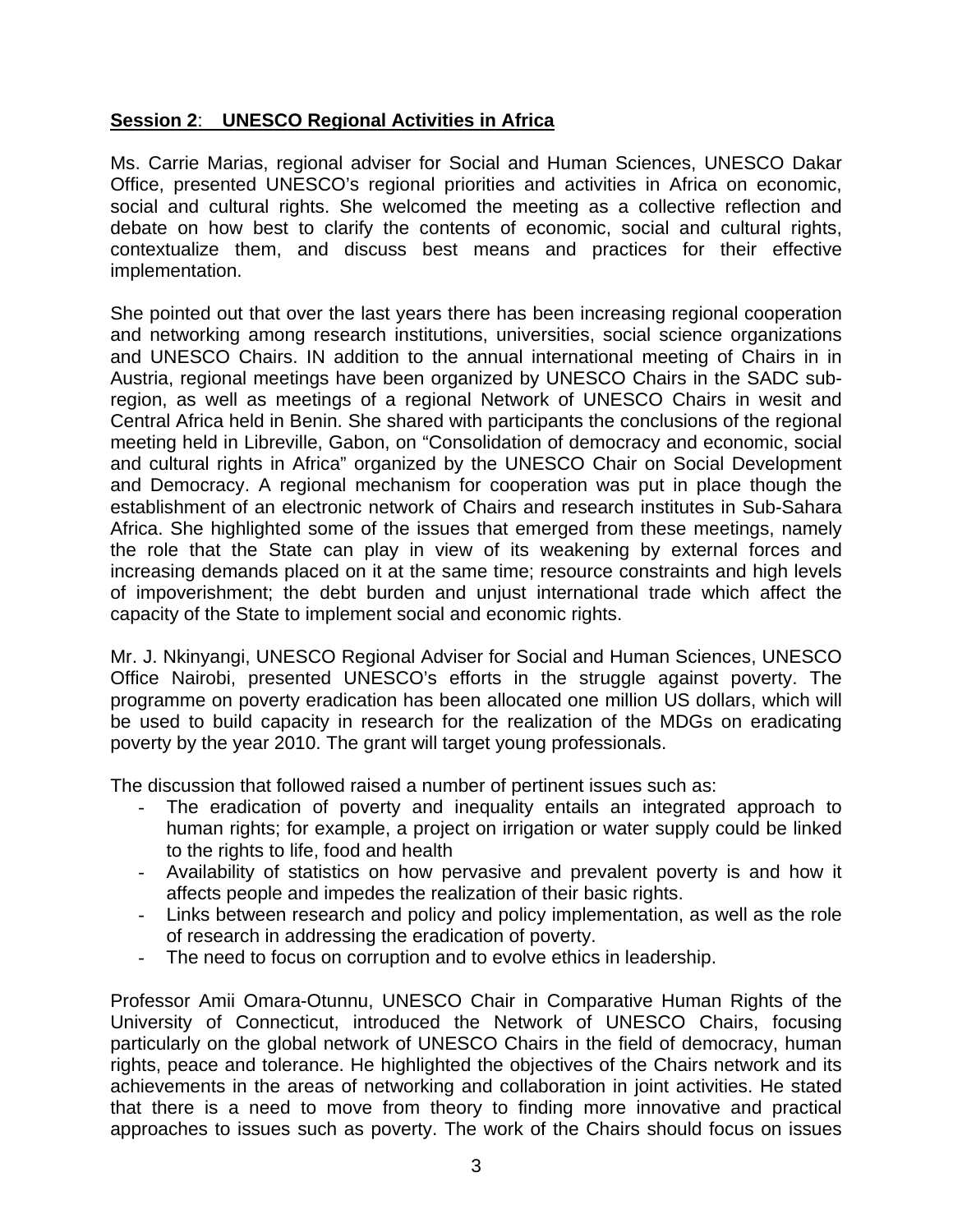that affect the daily lives of the majority of people, rather than be limited to philosophical and intellectual debates, however important they may be. Poverty itself is exacerbated by high incidences of wars in Africa, therefore there is need to understand the pathology of power in Africa and how to cut down on military expenditure.

#### **Session 3: Implementation of Economic, Social, and Cultural Rights: experiences of the African Commission on Human and Peoples' Rights**

Professor Viktor Dankwa, Commissioner of the African Commission on Human and Peoples' Rights (ACHPR), presented the experience of the ACHPR in the implementation of economic, social and cultural rights in Africa, which are considered of equal importance as political and civil rights. The right to education, the right to take part in cultural life and the right to share the benefits of scientific advancement are provided for in the African Charter, among others. The question is: how do Africans enjoy these rights in a meaningful way? He underscored the importance of education and rights and duties attached to individuals. He highlighted some of the problems encountered with respect to submission of periodic reports and compliance with the decisions of the Commission. The operation of the Commission and its promotional activities are also limited by the resources at its disposal.

Professor Dankwa also brought out some of the problems raised by the creation of the Court of Justice of the African Union, and its relation to the protocol establishing the African Court on Human and Peoples' Rights.

During the discussion, the following was raised:

- Deficit in good governance, lack of transparency and accountability being among the factors that militate against the realization of economic, social and cultural rights.
- Justiciability of economic, social and cultural rights is still a problem within African countries.
- Responsibility of the ACHPR to educate the Heads of State and Government on the contradiction inherent in the protocols establishing the two courts.
- Financial and institutional problems that inhibit African researchers to be more effective.
- Lack of long-term planning within governments to implement economic, social and cultural rights.

The representative of the OHCHR stated that different attitudes towards civil and political rights and economic, social and cultural rights persist. African academia should cooperate more actively with the African Commission and complement or challenge its work; otherwise the emerging jurisprudence would be dominated by western scholars.

During the discussion, Commissioner Karusoke of the Uganda Human Rights Commission raised a number of issues:

Implementation of economic, social and cultural rights should be made part of national priorities, leading to relevant planning and budgeting.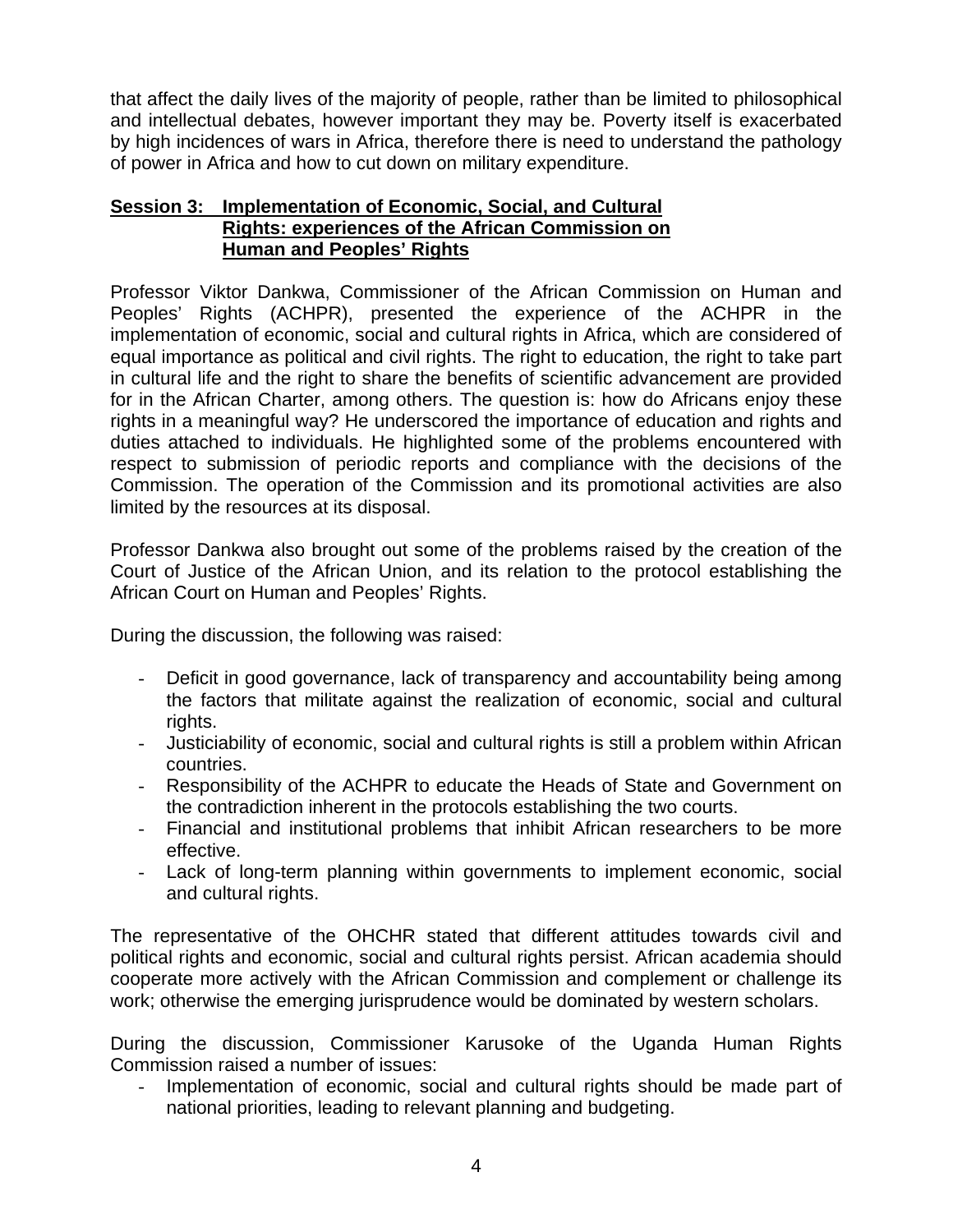- Human rights principles should guide the process of setting national priorities, planning and budgeting.
- Corruption is an evil that militates against good governance and accountability and should be eradicated as much as ignorance, poverty and diseases.
- The level of conflicts and wars especially in Africa affect human rights and the ability of governments to achieve meaningful development.
- Unfair terms of international trade, as well as the debt burden, has driven many governments into perpetual debt, and therefore expenditure or debt servicing takes precedence over current expenditure.

The following points were also raised during the discussion:

- Lack of competence among parliamentarians and practitioners to comprehend the complexity of human rights issues and lack of ability to critically evaluate budgets and policy documents. It was noted that some intellectuals in government tend to compromise their integrity in this regard.
- The need to introduce human rights education in the school system in order to develop greater awareness of human rights.
- There is too much focus on the obligations of governments and less on the role of beneficiaries and power dynamics within the community.
- State reports on MDGs pay little attention to the challenges that governments face, or fail to acknowledge the level of literacy, education, health etc.
- Most States fail to submit periodic reports on implementation of economic, social and cultural rights or submit superficial reports.
- Research in the field of human rights should guide and harness the opportunities, common synergies and commitment created by the Millennium Declaration and other policy frameworks.

#### **DAY 2:THURSDAY 10 MARCH 2005 GENERAL ISSUES RELATED TO ECONOMIC, SOCIAL AND CULTURAL RIGHTS**

## **Session 1: Justiciability of Economic, Social and Cultural Rights**

Professor Frans Viljoen made a presentation on the justiciability of economic, social and cultural rights; experiences and problems. He argued that socio-economic rights are essential to meet the bare necessities of life and to make life possible, the obligation of the State being to respect, protect and fulfill. Implementation does not necessarily imply that justiciability is effected. Justiciability of socio-economic rights encounters problems such as:

- Non-inclusion of justiciable socio-economic rights in normative instruments;
- Inherent difference between social, economic and cultural rights, and civil and political rights;
- Resources constraints;
- Threat to separation of powers;
- Vague formulation of rights;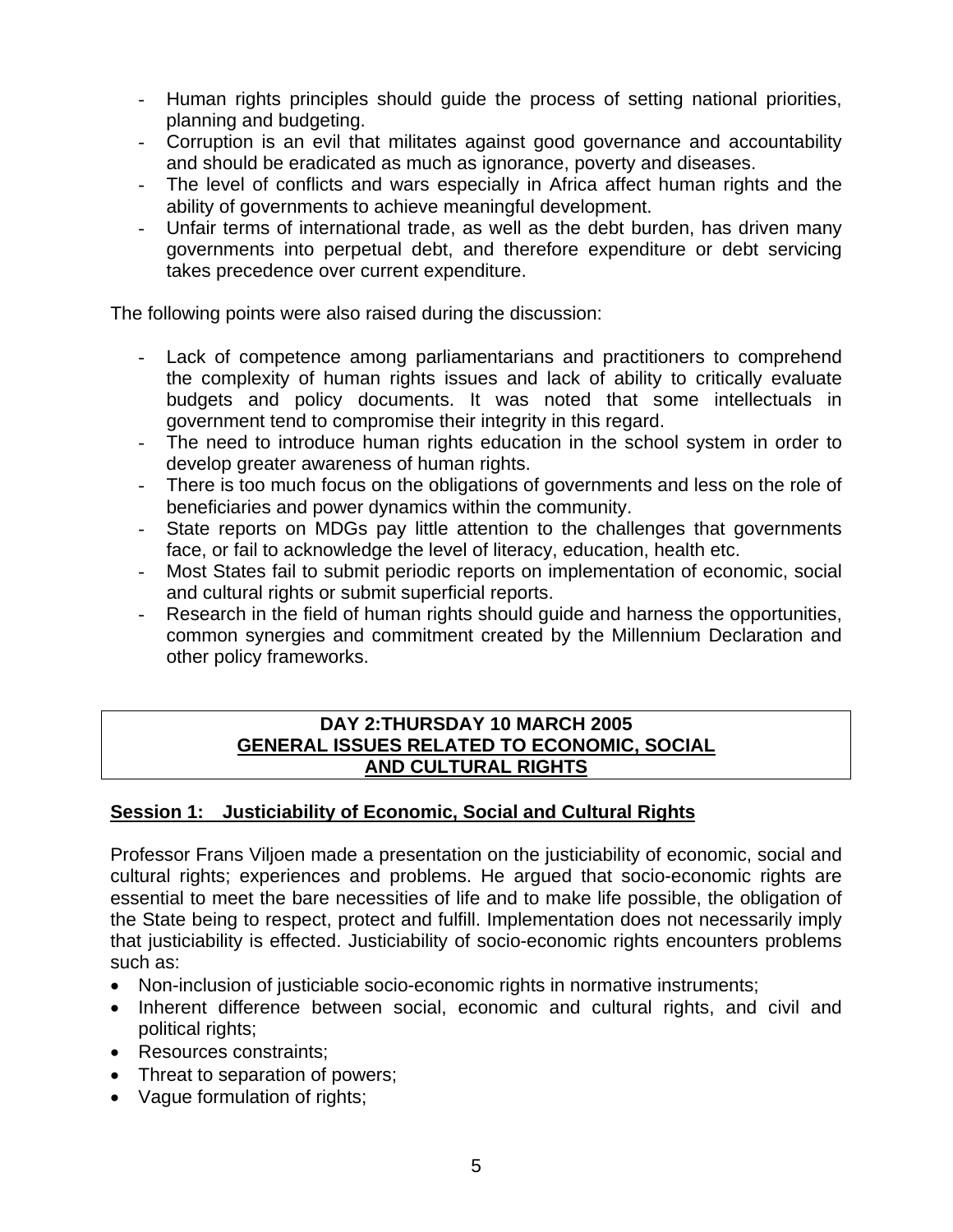- Inappropriateness of courts as the fora to adjudicate on social and economic rights; and
- Inappropriateness of courts to deal with collective claims.

Justiciability is linked to the traditional role of courts. However, courts may have a smaller role to play, as they have to be supplemented by monitoring institutions. Judges are not well acquainted with adjudicating on socio-economic rights and they have to be trained so that they can progressively interpret them.

Professor Viljoen examined justiciability at the national, regional and UN levels and demonstrated how each level has addressed the problem. International and constitutional socio-economic norms should be translated into enforceable norms within legal systems. However, maintaining international standards may become illusive for countries that have different socio-economic capabilities.

During the discussion, it was contended that the view that the implementation of civil and political rights does not require resources while the implementation of socioeconomic and cultural rights does, is not always self-evident. For example, restricting working hours to protect workers health does not necessarily require resources from the State. Another point made was that civil and political rights can be used to adjudicate on socio-economic rights. Violations of socio-economic rights could be addressed by invoking violations of other rights. For example, homelessness violates fundamental human rights like the right to privacy, or the right to vote if there is a residential requirement. The weakening role of the State was addressed and the increasing power of non-State actors in the provision of social services, which may require the attribution of obligations to non-State entities.

Judicial intervention is more effective when cases do not require major changes in State policy, or affect one or a limited number of individuals. However, class action and pressure from mass movements have contributed to courts being more decisive.

#### **Session 2: Indicators to Measure the Implementation of Economic, Social and Cultural Rights**

Professor Audrey Chapman presented indicators to measure the implementation of economic, social and cultural rights. Having realized the need for a methodology to measure the implementation of economic, social and cultural rights in order to make States accountable, the American Association for the Advancement of Science has developed relevant instruments. Tools and aids are available, as well as a thesaurus in three languages on the right to food, health and housing.

Indicators to measure compliance or violations of economic, social and cultural rights require statistical data. There is consensus that rights indicators may have a different focus, for example, whether the State is protecting rights arising from a universal or regional instrument, or whether data should be disaggregated on variables such as gender, etc.

Indicators can be used as a standard to measure the degree to which human rights are realized, the degree to which a particular country is expected to move to alter a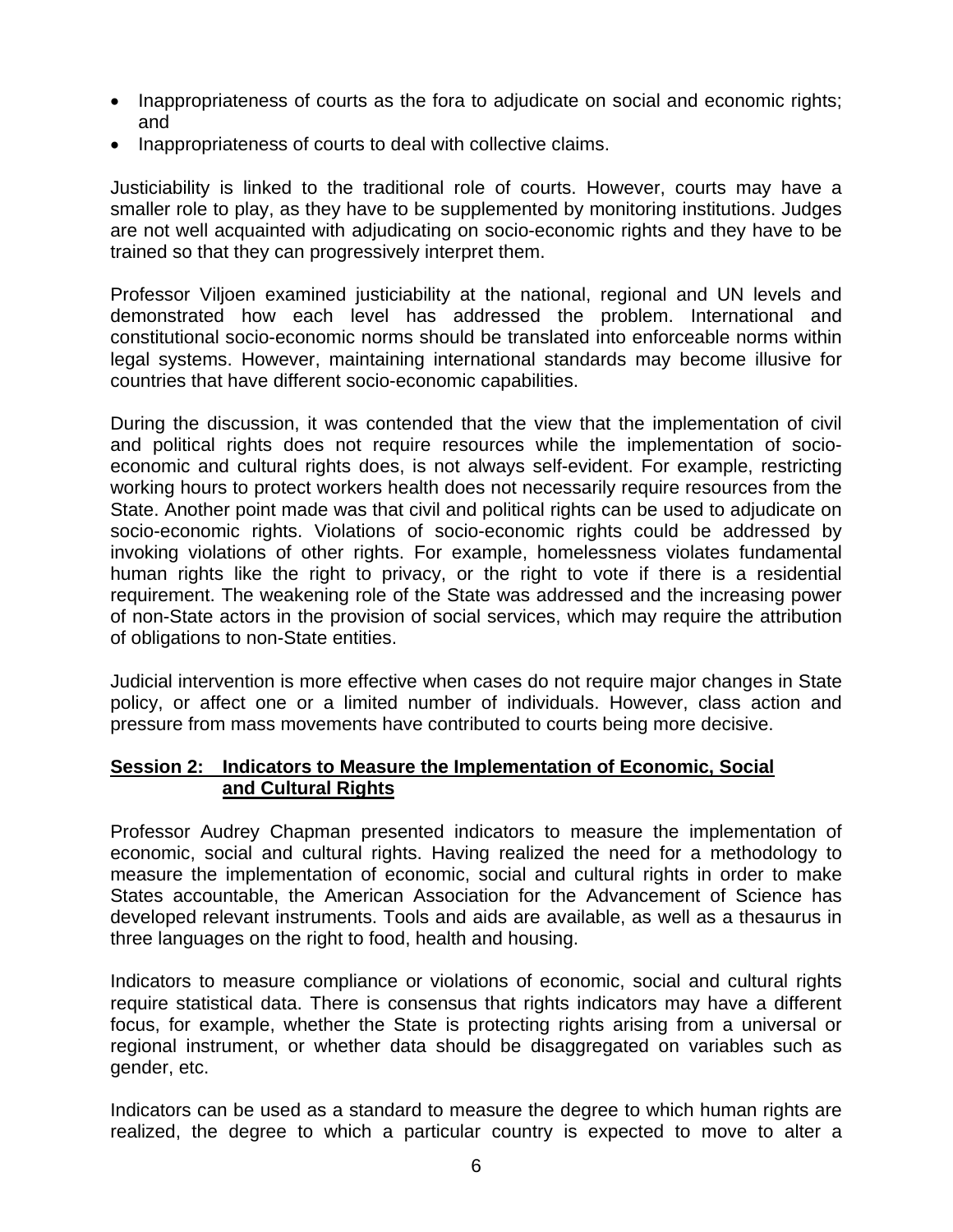particular goal or benchmark it has set to achieve within a time period. They can be used to evaluate and monitor rights obligations with a view to improve over time, build capacity, and prioritize.

Professor Chapman presented three kinds of human rights indicators, namely structural indicators, process indicators and outcome indicators. They may be used to assess the progress made, identify unintended impact, determine actors that have impact within institutions, provide early warning or bring out issues that are often neglected. She alluded to issues that cannot be easily resolved, for example:

- Should human rights, for example the right to education, be assessed on the way it is articulated in the international standards or should it be regional or country specific?
- Should that assessment be based on the same data?
- How should the balance be determined?

The discussion focused on the collection of data and the experience in the use of indicators by human rights institutions.

- The South African Human Rights Commission, for example, is mandated to report to Parliament on the measures that have been taken and difficulties encountered in implementing social and economic rights. This requires the cooperation of organs of State and protocols have been prepared to facilitate the process of providing such information. However, it has been realized that such information is inadequate and as a result, it has been necessary to supplement it by fieldwork.
- The Kenyan Commission for Human Rights presented a scenario where the Commission reports, while the relevant government departments do not take the human rights component into account.
- Professor Asbjorn Eide drew attention to the distinction between outcome indicators and process indicators, and the difficulty of getting disaggregated data. For example, good data on national minorities may not necessarily satisfy indicators on economic and social rights.
- Political reluctance on having data was also cited as an obstacle.

#### **Session 3: Indivisibility and Interdependence of All Human Rights**

In presenting the principles of indivisibility and interdependence of all human rights, Professor Asbjorn Eide examined the genesis of the concept of human rights as a common aspiration and the nature of the claim to universality. Making reference to the Universal Declaration of Human Rights (1948), the Vienna Declaration and Programme of Action (1993) and other relevant instruments, he elaborated on the meaning and content of universality, interdependence and interrelatedness of human rights. He stated that the vision of the world at the time of the adoption of the Universal Declaration of Human Rights was dominated by the doctrine of the sovereignty of State and the division of the world into two camps. However, today the world is founded on the need to eliminate the anomalies that existed among States which entails the duty to cooperate. While the UN is committed to realize economic and social development, the process of globalization has also affected the vision conceived in 1945-1948. There is tension on the role of the State, as well as tension concerning who should ultimately bear responsibility.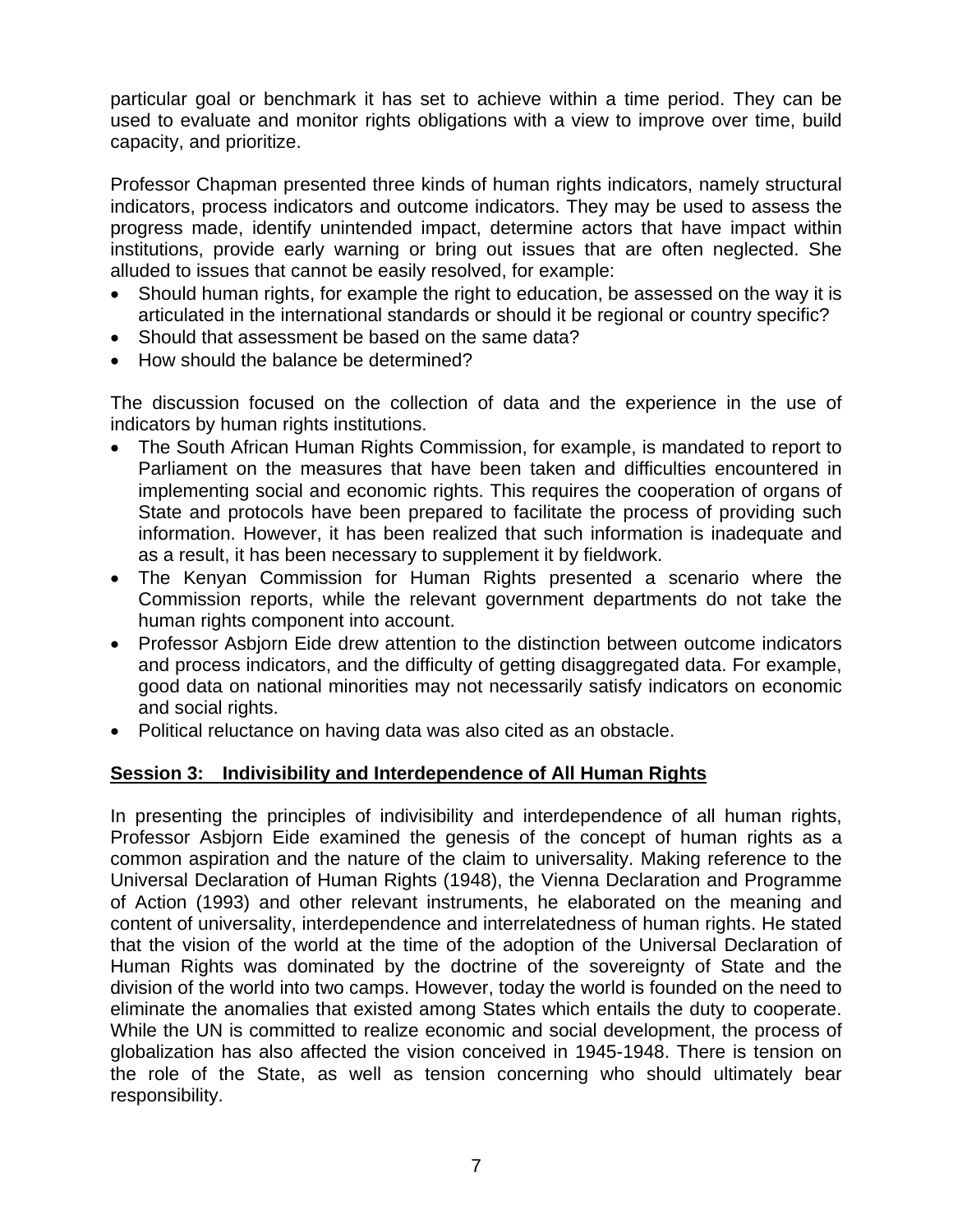He raised a number of pertinent issues:

- Regarding the implementation of human rights: is it lack of capability or lack of will?
- The issue of relativism versus universality: relativism was rejected by the Vienna Declaration. The issue is not a total rejection of human rights but a rejection of some rights.
- It is clear that all rights are now considered to be important and the argument that civil and political rights cannot be implemented until social and economic rights are realized is no longer tenable.
- Attention should be given to the lack of capability to realize economic and social rights and what should be done to improve that capability. An important issue in this regard is the lack of the will of certain sectors of the society.
- The fragmentary structure of State administration means that different segments of rights fall under different governmental departments that may not relate well to each other.
- There are also different kinds of demands imposed by the international community on States, such as the WTO, IMF and the World Bank, which may be controversial.
- Another problem in the international system is that international law is no longer one system but consists of different systems developing in different directions.
- The implementation of one set of rights may depend on, or affect, the implementation of other rights.

#### **DAY THREE**: **11 MARCH 2005 ECONOMIC, SOCIAL AND CULTURAL RIGHTS WITHIN THE MANDATE OF UNESCO**

### **Session 1: The Right to Education**

Professor Fons Coomans presented the normative content of the right to education. He referred to relevant provisions in international and regional instruments, in particular the Universal Declaration of Human Rights (Article 26), the International Covenant on Economic, Social and Cultural Rights (Article 13-14); the UNESCO Convention on Discrimination in Education (Article 1-2); the Convention on the Elimination of All Forms of Discrimination Against Women (Article 10); the Convention on the Rights of the Child (Article 28-29); and the African Charter on Human and Peoples' Rights (Article 17), among others. He underlined the normative content of the right to education in terms of availability, accessibility, acceptability and adaptability. These instruments create specific and general obligations for State parties, the content of which has received further interpretation by General Comment No 3, 11 and 13 adopted by the Committee on Economic, Social and Cultural Rights.

Professor Coomans stated that the duty to respect, protect and fulfill places obligations upon states to identify and prevent violations and discrimination. In this regard, a distinction should be made between the inability of states to comply for objective reasons, for example, lack of resources, as opposed to indifferent attitudes or lack of will.

The following issues were raised during the discussion: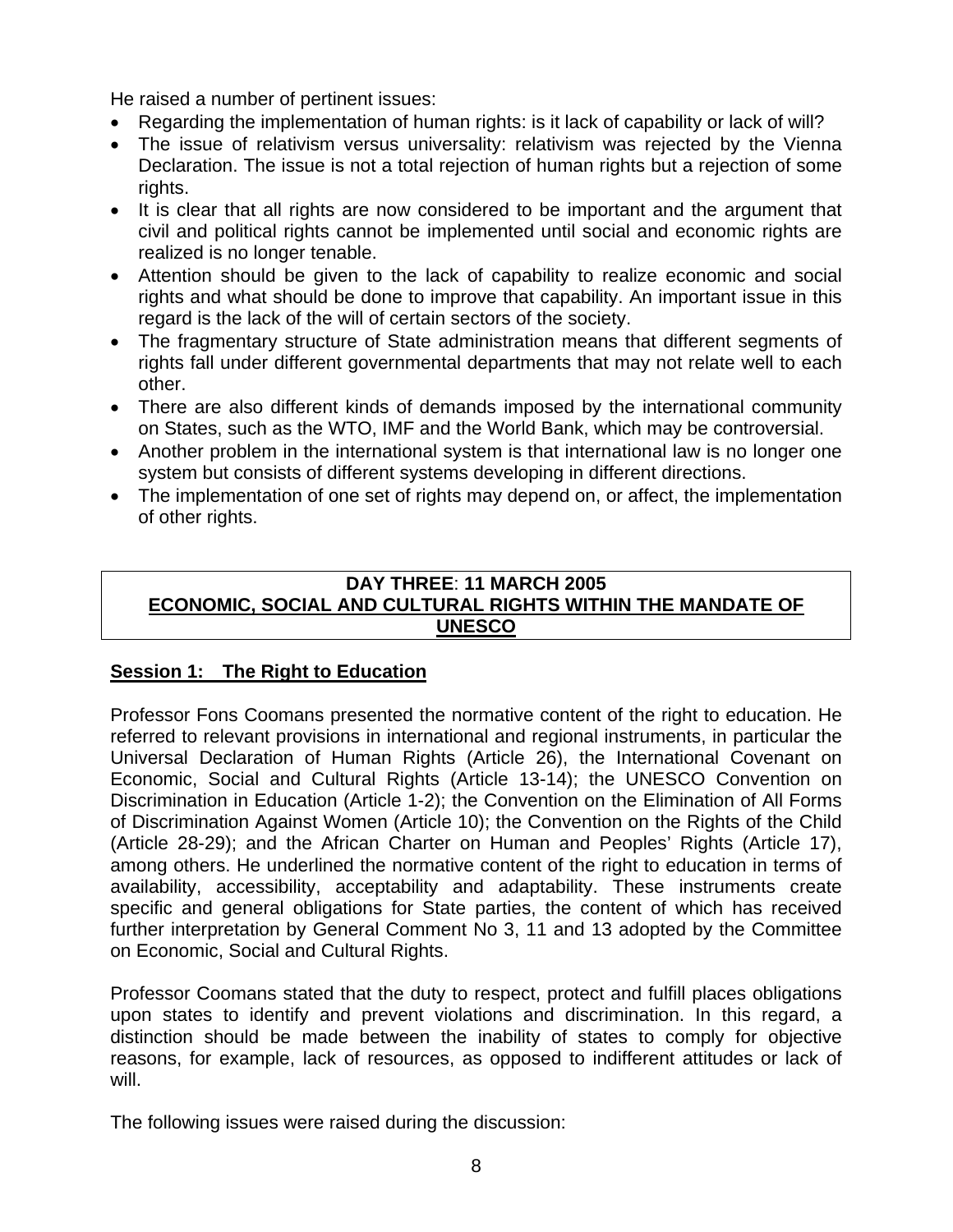- The danger of commercialization of education. Although privatization of education is not prohibited, the State has responsibility to ensure that privatization meets international standards.
- Inadequate budget allocations for education not only affect the availability, access and quality of education but also the welfare and motivation of teachers. As a result, they may have to leave public schools for private schools or join other professions.
- Education is being driven to respond to globalization and the dictates of the market forces to the detriment of values and other broader aims of education.
- Language, exclusion and discrimination are still obstacles faced by many communities.
- There is need to train policy-makers in the field of human rights and the right to education.

### **Session 2: The Right to Take Part in Cultural Life**

Dr Yvonne Donders' presentation focused on the right to take part in cultural life. She stated that although the right focuses on important aspects of dignity such as language and religion, it is one of the least developed rights compared to other categories of human rights. An attempt to view cultural issues in terms of rights is necessarily difficult, because culture is not fixed but dynamic and evolving, and cultural rights embrace individual as well as collective aspects. Therefore cultural rights are transversal in character and overlap with many other human rights.

She focused on the right to take part in the cultural life as laid down in the Universal Declaration of Human Rights (Article 27) and subsequently the International Covenant on Economic, Social and Cultural Rights (Article 15(1)), illustrating how the scope of the right has been widened over the years to include not only cultural products, but the whole process of culture, including education, language, religion etc.

During the discussion the following issues were raised:

- The State has positive as well as negative obligations to respect, protect and fulfill the right to take part in cultural life. The danger was flagged, however, that States might protect a certain culture, which may be at the expense of others, or which may limit the dynamic development of cultures.
- The tension between culture and human rights was raised. While cultural practices should not constitute violations of human rights, any attempt to modify culture must be carefully approached, because culture is deeply embedded in societies and it may lead to a backlash.
- The issue of universality and cultural relativism was raised. While the universal norm exists, its implementation may take time and require sensitivity.
- A number of examples emerged on how cultural practices die hard, often defying policy and legislative interventions designed to bring the practice in harmony with human rights. The need to educate is important so that alternatives, benefits and detriments can be clearly seen and appreciated.